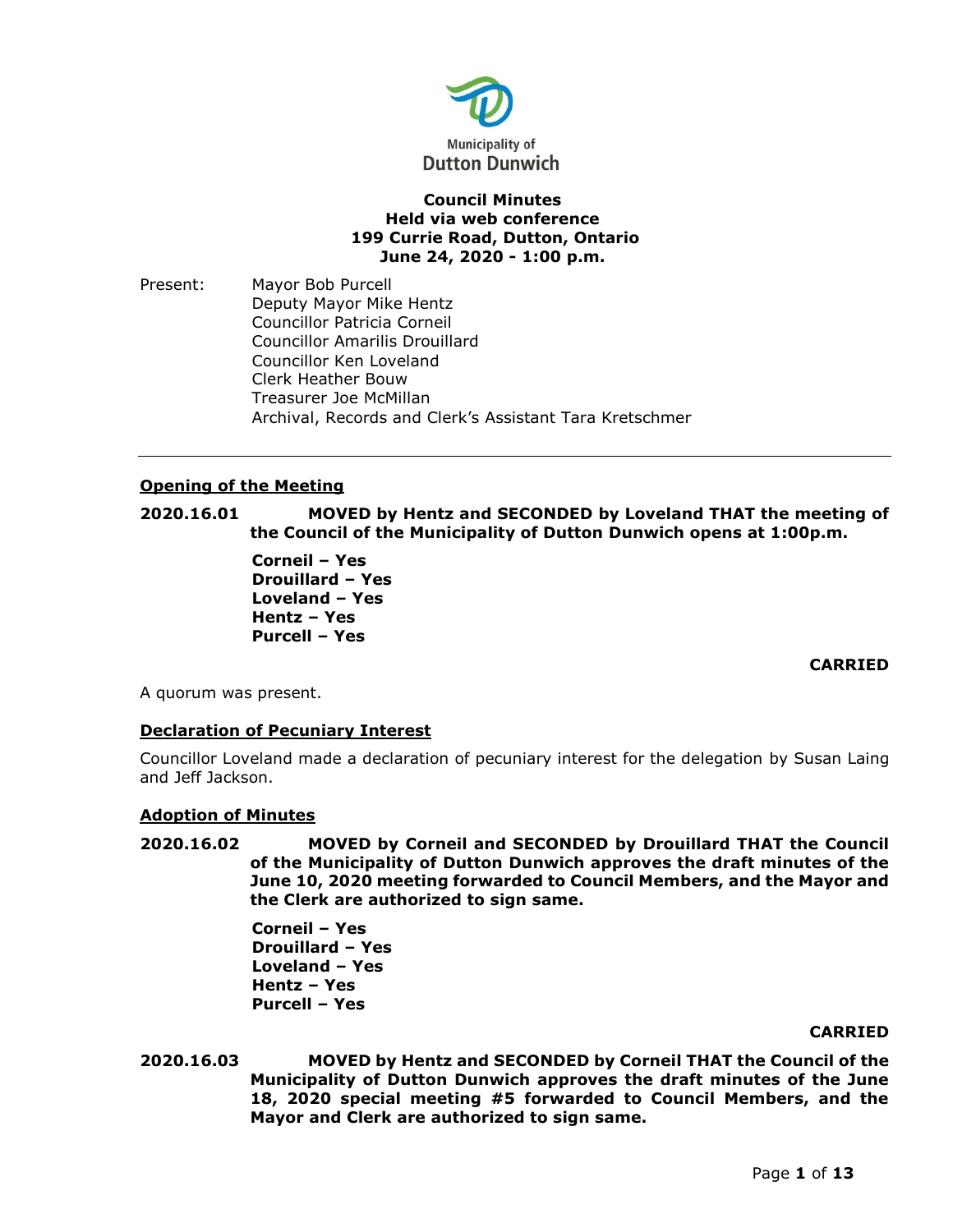**Corneil – Yes Drouillard – Yes Loveland – Yes Hentz – Yes Purcell – Yes**

**CARRIED**

# **REVIEW OF ITEMS NOT LISTED ON AGENDA**

- a) NEW BUSINESS WECHC Board of Directors Member Appointment
- b) DELEGATION REQUEST Susan Laing & Jeff Jackson 1:30 p.m.
- c) DELEGATION REQUEST Ken Loveland 1:45 p.m.
- d) CLOSED SESSION Personal matter about an identifiable individual s. 239(2)(b) of the Municipal Act

## **PUBLIC WORKS**

Public Works Monthly Report – June 2020

The Manager of Roads and Facilities presented this report to Council and added that the pollinator area at the landfill site has now been planted.

**2020.16.04 MOVED by Corneil and SECONDED by Drouillard THAT the Council of the Municipality of Dutton Dunwich receives the report of the Manager of Roads and Facilities titled "Public Works Monthly Report – June 2020", dated June 24, 2020 for information.**

> **Corneil – Yes Drouillard – Yes Loveland – Yes Hentz – Yes Purcell – Yes**

# **CARRIED**

Report on Crinan Hall Parking Lot

The Manager of Roads and Facilities presented this report to Council. Council directs staff to continue to move forward with this project.

**2020.16.05 MOVED by Drouillard and SECONDED by Loveland THAT the Council of the Municipality of Dutton Dunwich receives the report of the Manager of Roads and Facilities titled "Report on Crinan Hall Parking Lot", dated June 24, 2020 for information.**

> **Corneil – Yes Drouillard – Yes Loveland – Yes Hentz – Yes Purcell – Yes**

## **CARRIED**

## Miller Road Children at Play Sign Request

The Manager of Roads and Facilities presented this report to Council.

**2020.16.06 MOVED by Hentz and SECONDED by Drouillard THAT the Council of the Municipality of Dutton Dunwich receives the report of the Manager of Roads and Facilities titled "Miller Road Children at Play Sign Request", dated June 24, 2020 for information; and**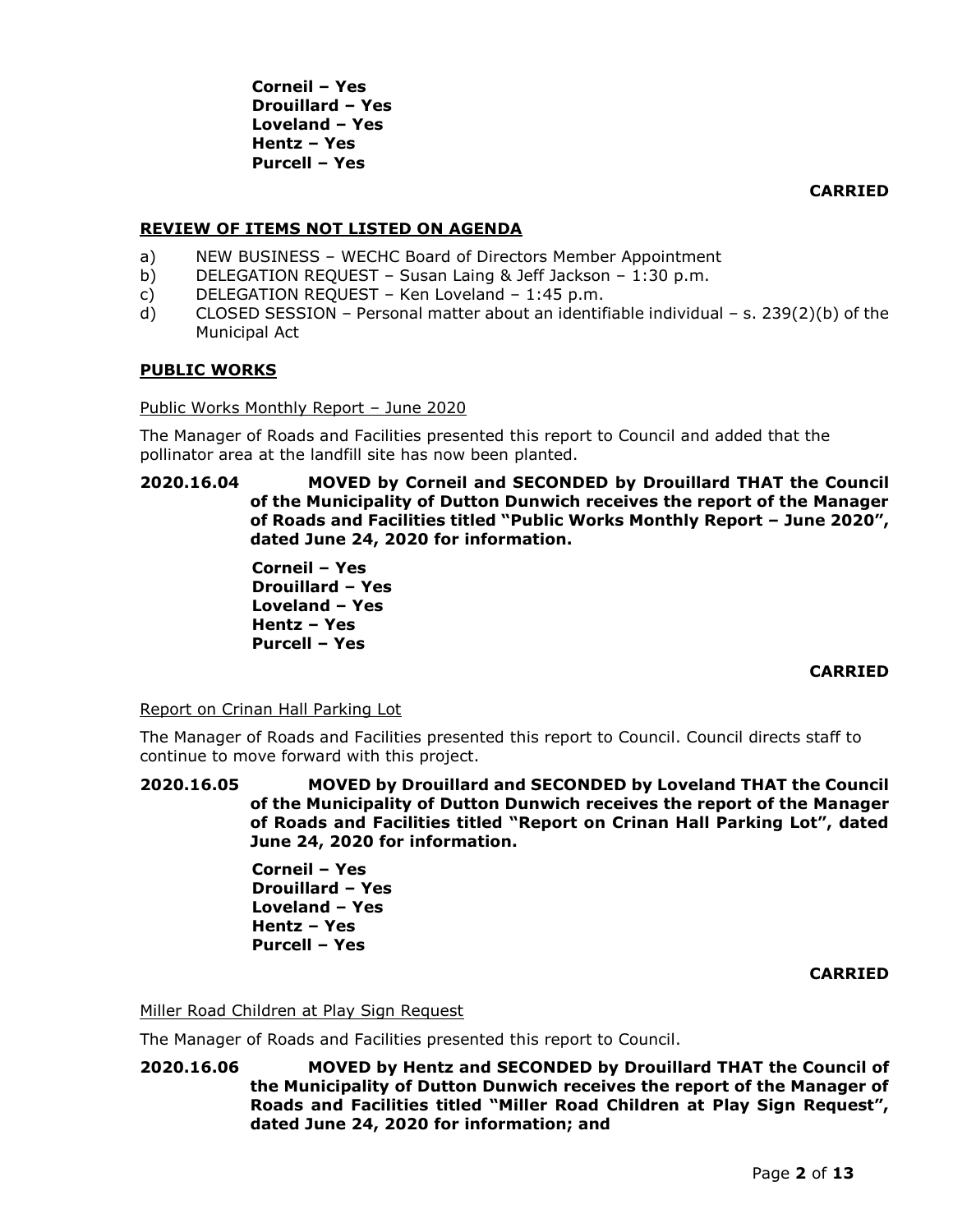**THAT Council instructs staff to install a children playing sign on Miller Road North of Pioneer Line.**

**Corneil – Yes Drouillard – Yes Loveland – Yes Hentz – Yes Purcell – Yes**

**CARRIED**

4-Way Stop Sign Request for Marsh Line and Coyne Road

The Manager of Roads and Facilities presented this report to Council.

**2020.16.07 MOVED by Loveland and SECONDED by Corneil THAT the Council of the Municipality of Dutton Dunwich receives the report of the Manager of Roads and Facilities titled "4-Way Stop Sign Request for Marsh Line and Coyne Road", dated June 24, 2020 for information; and**

> **THAT Council instructs staff to move forward with the process of installing a 4-way stop sign at the intersection of Marsh Line and Coyne Road.**

**Corneil – Yes Drouillard – Yes Loveland – Yes Hentz – Yes Purcell – Yes**

#### **CARRIED**

Report on Gravel 2020

The Manager of Roads and Facilities presented this report to Council.

**2020.16.08 MOVED by Hentz and SECONDED by Loveland THAT the Council of the Municipality of Dutton Dunwich receives the report of the Manager of Roads and Facilities titled "Report on Gravel 2020", dated June 24, 2020 for information.**

> **Corneil – Yes Drouillard – Yes Loveland – Yes Hentz – Yes Purcell – Yes**

> > **CARRIED**

## **DRAINAGE**

Request for Drain Improvement – Brown Drain Upper Branches – Johnson

**2020.16.09 MOVED by Loveland and SECONDED by Corneil THAT the Council of the Municipality of Dutton Dunwich receives and decides to proceed with the Brown Drain Upper Branches improvement request under section 78 of the Drainage Act that was received from Eric and Abigail Johnson, and instructs the Clerk to notify the LTVCA as required under s. 78(2) of the Drainage Act for the drain improvement; and**

> **THAT the requesting landowner be notified of Council's decision to proceed; and**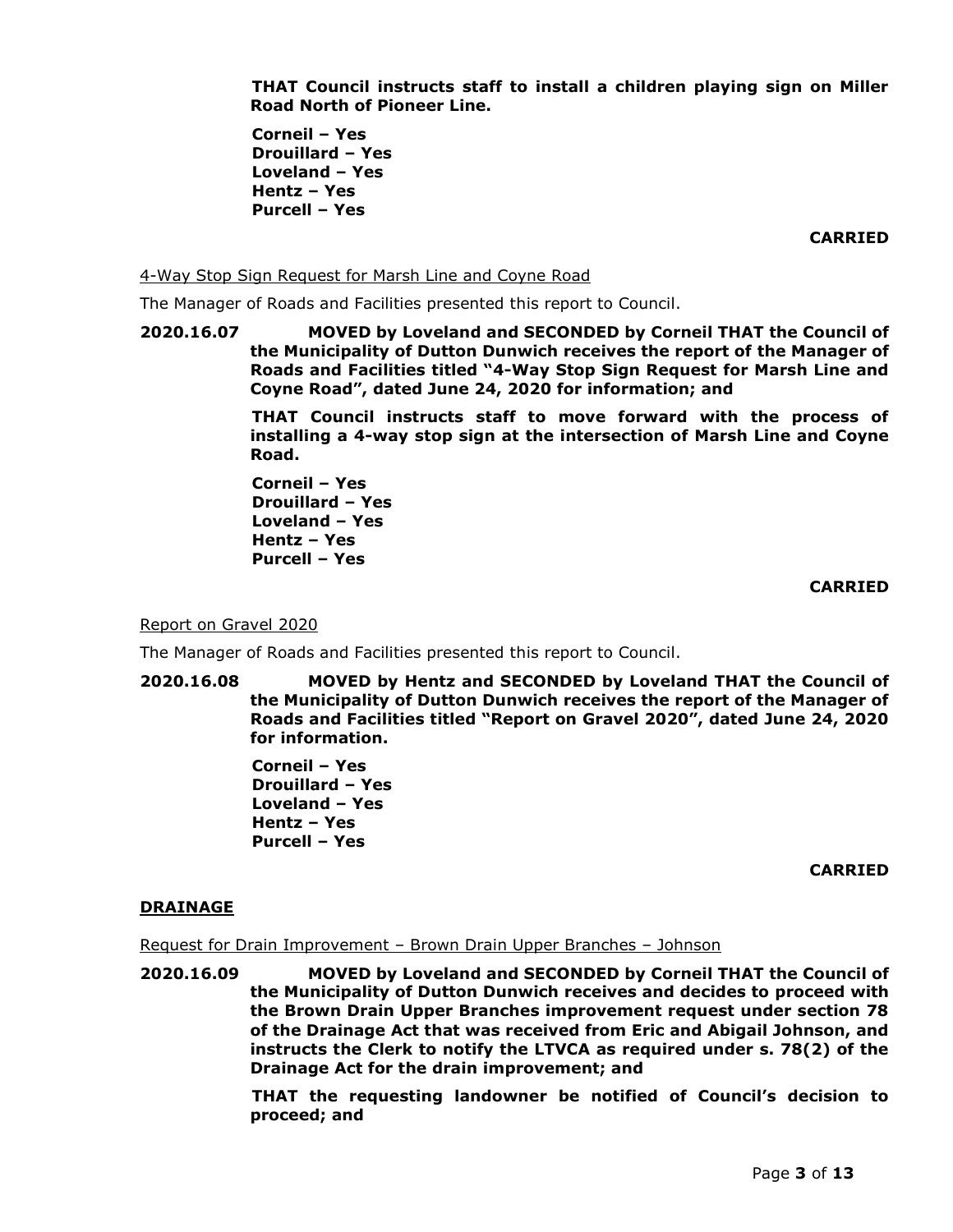**THAT an engineer be appointed under the appropriate section of the Drainage Act after 30-day time period from the notice of Council's decision to proceed was sent to LTVCA and OMAFRA has passed.** 

**Corneil – Yes Drouillard – Yes Loveland – Yes Hentz – Yes Purcell – Yes**

## **CARRIED**

Alan McCallum Petition – Municipality of Dutton Dunwich Sign a Petition for Pioneer Line Under Drainage Act Section 4(1)(c)

**2020.16.10 MOVED by Drouillard and SECONDED by Hentz THAT the Council of the Municipality of Dutton Dunwich receives the report of the Drainage Superintendent titled "Alan McCallum Petition – Municipality of Dutton Dunwich Sign a Petition for Pioneer Line under the Drainage Act Section 4(1)(c)", dated June 24, 2020 for information; and**

> **THAT Council instructs the Manager of Roads and Facilities, Murray Wickerson, to sign a Section 4(1)(c) petition under the Drainage Act for the section of Pioneer Line that is affected by the watershed areas of the petitions submitted by Alan and Robert McCallum and David Durham.**

**Corneil – Yes Drouillard – Yes Loveland – Yes Hentz – Yes Purcell – Yes**

## **CARRIED**

# **DELEGATION REQUEST – Susan Laing & Jeff Jackson – 1:30 p.m.**

Mayor Purcell asked that Council members state their relation to the delegation requesters. Councillor Corneil stated that she is sister to Susan Laing, and sister-in-law to Jeff Jackson. Councillor Drouillard stated that she knows Susan Laing. Councillor Loveland declared pecuniary interest. Deputy Mayor Hentz stated that he is brother to Susan Laing. Mayor Purcell stated that he received the request for delegation.

Susan Laing and Jeff Jackson attended the meeting. Mr. Jackson inquired about the following:

- a) Concerned about any adverse effects on the land value;
- b) Concerned about the drainage;
- c) Concerned about meeting road standards (they were required to meet road standards when they installed their road);
- d) Worried about traffic crossing the property causing safety concerns and liability concerns;
- e) Should barriers be installed to deter vehicle access; and
- f) Requested that the work be removed immediately.

Mayor Purcell requested clarification as to what all the parcels involved are.

Council directed staff to investigate answers to Ms. Laing and Mr. Jackson's questions.

## **PLANNING**

Severance E 17/20 – Hull – 29548 Pioneer Line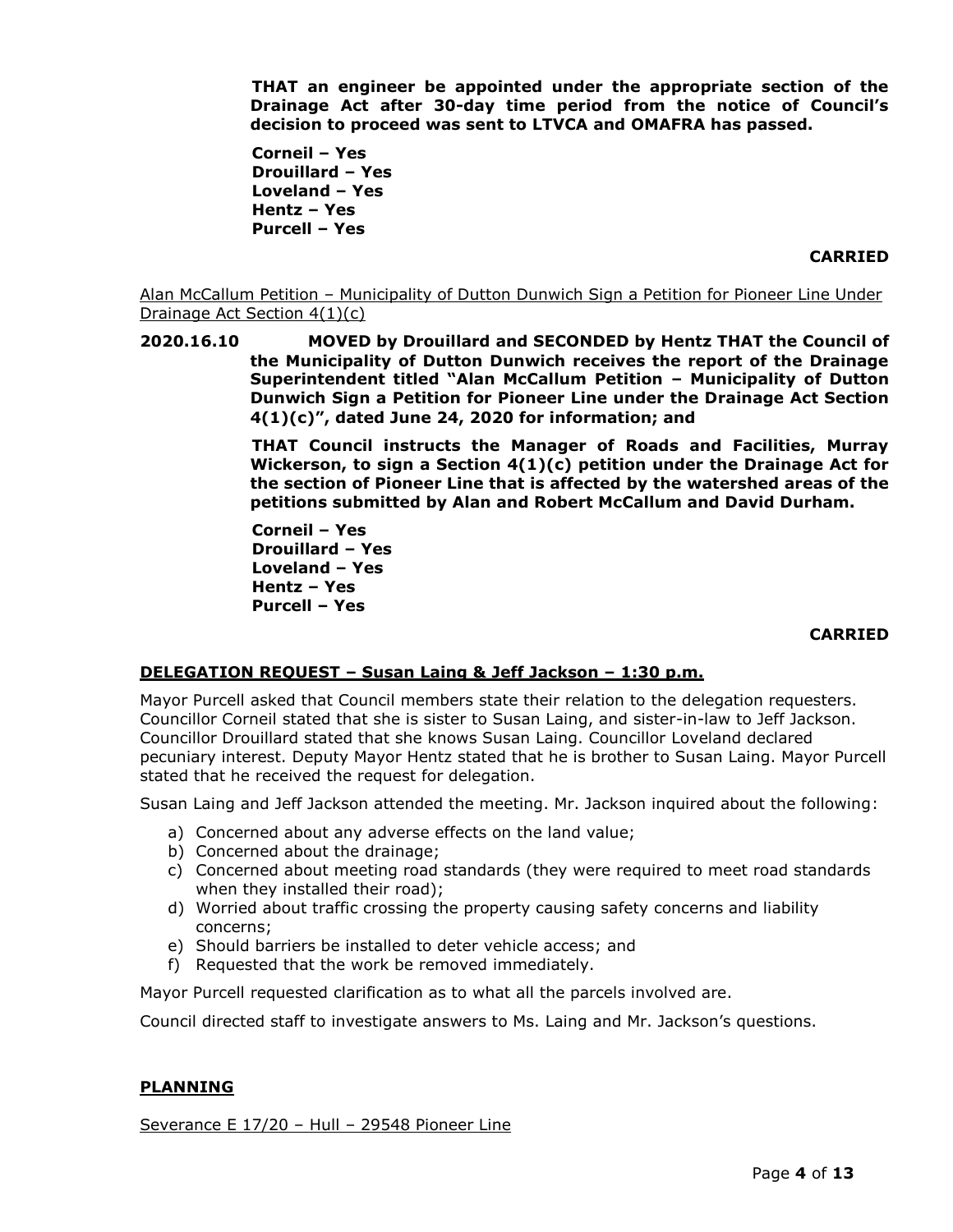The Planner presented this report to Council.

**2020.16.11 MOVED by Hentz and SECONDED by Corneil THAT the Council of the Municipality of Dutton Dunwich receives the report of the Planner titled "Application for Severance – Concession 5, North of A, Part of Lot 12, 29548 Pioneer Line (E17/20), Municipality of Dutton Dunwich – Estate of Larry Hull – Executors Mike Hull and Patricia Van Vugt", dated June 24, 2020 for information.**

> **Corneil – Yes Drouillard – Yes Loveland – Yes Hentz – Yes Purcell – Yes**

## **CARRIED**

- **2020.16.12 MOVED by Drouillard and SECONDED by Hentz THAT the Council of the Municipality of Dutton Dunwich recommends approval to the Land Division Committee of the County of Elgin for proposed severance application E 17/20 for Concession 5, North of A, Part of Lot 12, 29548 Pioneer Line, Municipality of Dutton Dunwich, provided the following conditions are included:**
	- **a) That a Zoning By-law Amendment is in force and effect for the severed parcel;**
	- **b) That a septic system review for the severed parcel has been completed;**
	- **c) That municipal drain re-apportionments have been completed;**
	- **d) That two (2) hard copies and one (1) digital copy of the registered survey have been provided to the Municipality;**
	- **e) That taxes are to be paid in full;**
	- **f) That all Dutton Dunwich planning application fees, set out in the Fees By-law, be paid to the Municipality;**
	- **g) That the solicitor provides an undertaking that a copy of the registered deed for the severed parcel once the transaction has occurred will be provided to the Municipality; and**
	- **h) That the lots merge on title.**

**Corneil – Yes Drouillard – Yes Loveland – Yes Hentz – Yes Purcell – Yes**

## **CARRIED**

# **DELEGATION REQUEST –Ken Loveland – 1:45 p.m.**

Councillor Loveland explained that he believes that it is not a closed road and that it is a unopened road allowance, and has been using it to his back lot. He normally adds gravel to fix any damage created. He stated that he is agreeable to install barriers.

Councillor Corneil inquired if residents are allowed to maintain or alter an unopen road allowance.

Mayor Purcell inquired if Councillor Loveland has entered into any agreements for the usage of the road allowance. He also inquired if there are any agreements for the Lunn Lane extension.

Council directed staff to investigate further.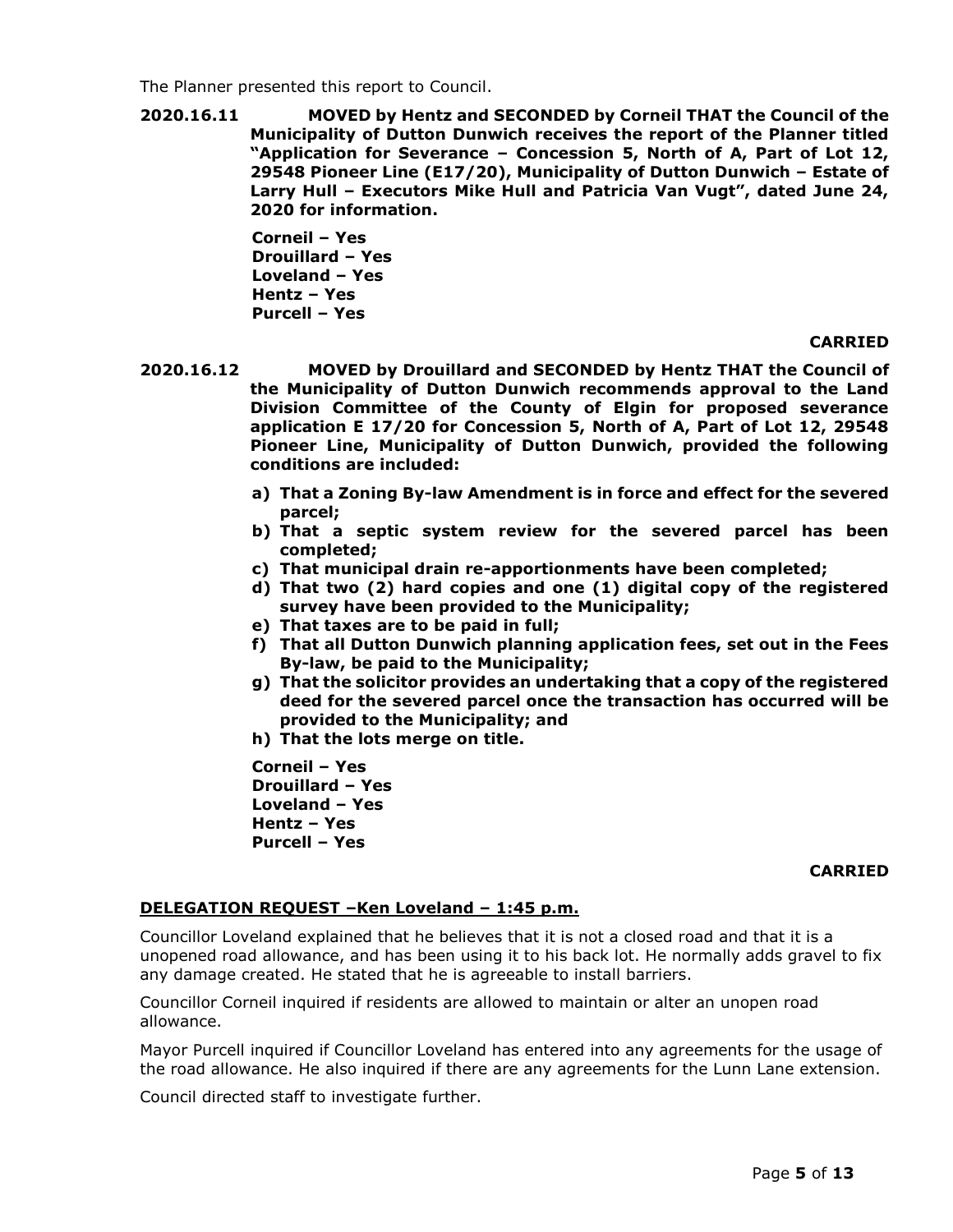## **PLANNING CONTINUED**

Severance E 19/20 – McCallum – 32651 Aberdeen Line

The Planner presented this report to Council.

**2020.16.13 MOVED by Loveland and SECONDED by Corneil THAT the Council of the Municipality of Dutton Dunwich receives the report of the Planner titled "Application for Severance – Concession 5, North of A, Part Lot A, 32561 Aberdeen Line (E19/20), Municipality of Dutton Dunwich – Alan McCallum", dated June 24, 2020 for information.**

> **Corneil – Yes Drouillard – Yes Loveland – Yes Hentz – Yes Purcell – Yes**

## **CARRIED**

- **2020.16.14 MOVED by Drouillard and SECONDED by Hentz THAT The Council of the Municipality of Dutton Dunwich recommends approval to the Land Division Committee of the County of Elgin for proposed severance application E 19/20 for Concession 5, North of A, Part Lot A, 32561 Aberdeen Line, Municipality of Dutton Dunwich, provided the following conditions are included:**
	- **a) That a Zoning By-law Amendment is in force and effect for the severed and retained parcels;**
	- **b) That a septic system review for the severed parcel has been completed;**
	- **c) That a mutual drainage agreement (under Section 2 of the Drainage Act) has been provided to provide a legal drainage outlet for the newly created residential lot;**
	- **d) That two (2) hard copies and one (1) digital copy of the registered survey have been provided to the Municipality;**
	- **e) That taxes are to be paid in full;**
	- **f) That all Dutton Dunwich planning application fees, set out in the Fees By-law, be paid to the Municipality; and**
	- **g) That the solicitor provides an undertaking that a copy of the registered deed for the severed parcel once the transaction has occurred will be provided to the Municipality.**

**Corneil – Yes Drouillard – Yes Loveland – Yes Hentz – Yes Purcell – Yes**

**CARRIED**

# **CORRESPONDENCE**

- a) **Warden Dave Mennill** Recruitment of Members for the Terrace Lodge Redevelopment Fundraising Committee – *received and filed*
- b) **Town of Orangeville** Request for Support for Diversity Training Program *– See Resolution 2020.16.15*
- **2020.16.15 MOVED by Corneil and SECONDED by Drouillard WHEREAS there have been questions in the public related to both diversity training and use of force training and protocols for Police Services, including Ontario; and**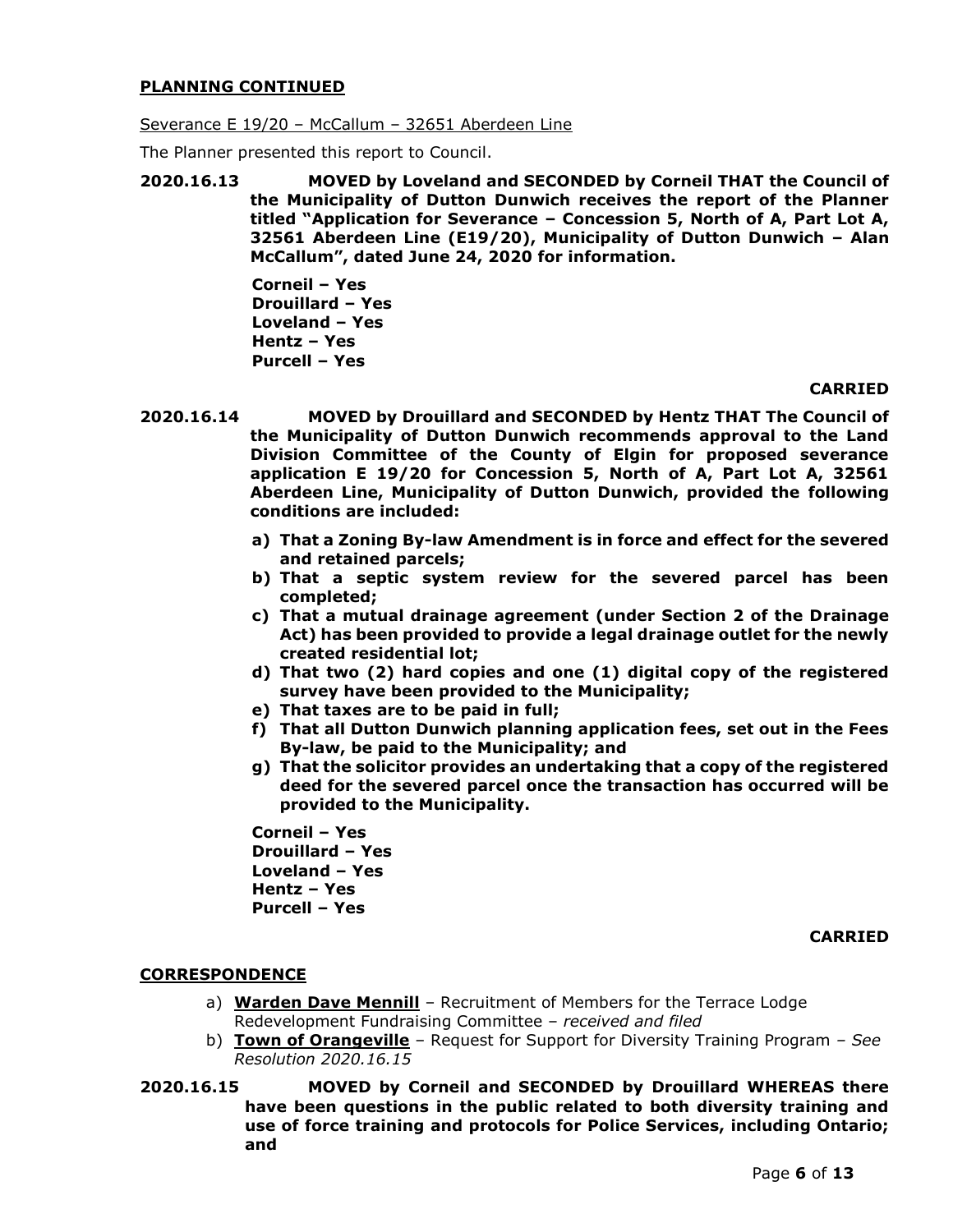**THAT the Council of the Municipality of Dutton Dunwich supports the resolution by the Town of Orangeville requesting that the use of force protocols be reviewed to ensure they are safe and would meet the current standards; and**

**THAT a copy of this resolution be forwarded to Jeff Yurek, MPP, Karen Vecchio, MP and the Town of Orangeville.**

**Corneil – Yes Drouillard – Yes Loveland – Yes Hentz – Yes Purcell – Ye**

#### **CARRIED**

- c) **Municipality of Chatham-Kent** LTC Letter of Support for Funding and Commission *– received and filed*
- d) **Municipality of Chatham-Kent** Letter of Support for Alzheimer Society *– received and filed*
- e) **Town of Bracebridge** Support for the Establishment of a Municipal Finance Assistance Program to Offset the Financial Impact of the COVID-19 Pandemic *– See Resolution 2020.16.16*
- **2020.16.16 MOVED by Corneil and SECONDED by Hentz THAT the Council of the Municipality of Dutton Dunwich supports the resolution from the Town of Bracebridge supporting the Association of Municipalities of Ontario (AMO) in lobbying the Provincial Government for financial assistance to support Municipalities in offsetting the financial impact of the COVID-19 Pandemic; and**

**THAT a copy of this resolution be sent to Jeff Yurek, MPP, Karen Vecchio, MP and the Town of Bracebridge.**

**Corneil – Yes Drouillard – Yes Loveland – Yes Hentz – Yes Purcell – Yes**

## **CARRIED**

f) **Dave Rose** – Request for 4-way Stop Sign at Marsh Line and Coyne Road *– received and filed*

Council directed staff to notify Mr. Rose of the decision to start the process to install a 4-way stop sign.

g) **Ministry of Municipal Affairs and Housing** – Termination of Temporary Suspension Timelines of the Planning Act *– received and filed*

# **2020.16.17 MOVED by Loveland and SECONDED by Corneil THAT relevant correspondence was reviewed.**

**Corneil – Yes Drouillard – Yes Loveland – Yes Hentz – Yes Purcell – Yes**

# **CARRIED**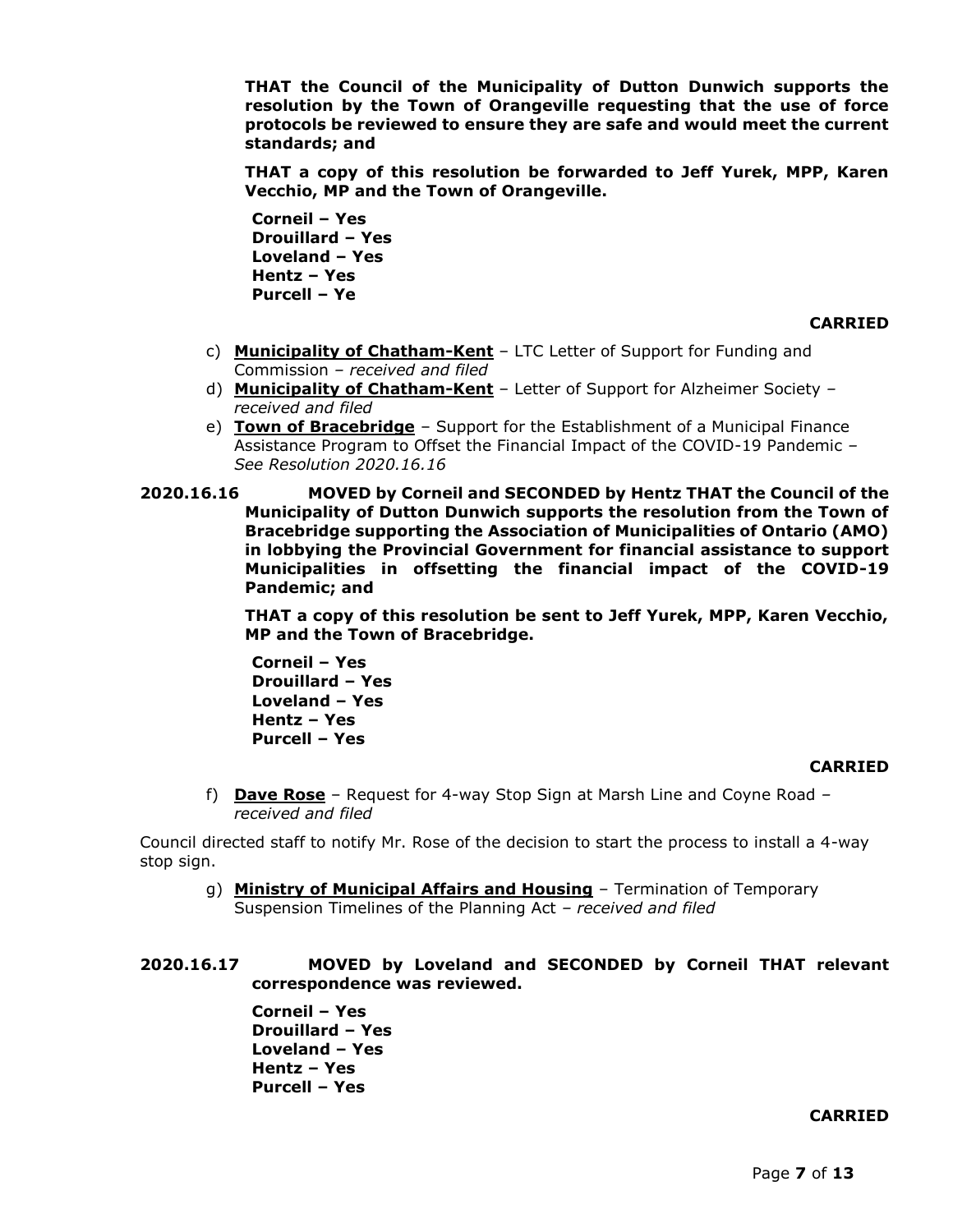## **CONSENT AGENDA**

## Consent Correspondence

- a) **Marg Hulls** Buttermilk Bog Spring 2020
- b) **Elgin County** Council Highlights June 9, 2020
- c) **Municipal Enforcement Unit** Letter to Municipalities: Commitment to Community Safety and Well-being
- d) **Municipality of Grey Highlands** Resolution re: Universal Basic Income
- **2020.16.18 MOVED by Hentz and SECONDED by Drouillard THAT the items on the Consent Agenda be approved.**

**Corneil – Yes Drouillard – Yes Loveland – Yes Hentz – Yes Purcell – Yes**

**CARRIED**

# **CLERK'S REPORT**

Municipal Service Planning Group

The Clerk presented this report to Council.

**2020.16.19 MOVED by Hentz and SECONDED by Loveland THAT the Council of the Municipality of Dutton Dunwich receives the report of the Clerk titled "Municipal Service Planning Group", dated June 24, 2020 for information.**

> **Corneil – Yes Drouillard – Yes Loveland – Yes Hentz – Yes Purcell – Yes**

#### **CARRIED**

MHSW Event (Hazardous Waste) – Saturday Aug 15<sup>th</sup> -Update

The Clerk presented this report to Council.

**2020.16.20 MOVED by Loveland and SECONDED by Corneil THAT the Council of the Municipality of Dutton Dunwich receives the report of the Clerk titled "MHSW Event (Hazardous Waste) – Saturday Aug 15th – Update", dated June 24, 2020 for information.**

> **Corneil – Yes Drouillard – Yes Loveland – Yes Hentz – Yes Purcell – Yes**

## **CARRIED**

Single-Use Battery Program Wind-up

The Clerk presented this report to Council.

**2020.16.21 MOVED by Drouillard and SECONDED by Hentz THAT the Council of the Municipality of Dutton Dunwich receives the report of the Clerk titled "Single-Use Battery Program Wind-up", dated June 24, 2020 for information; and**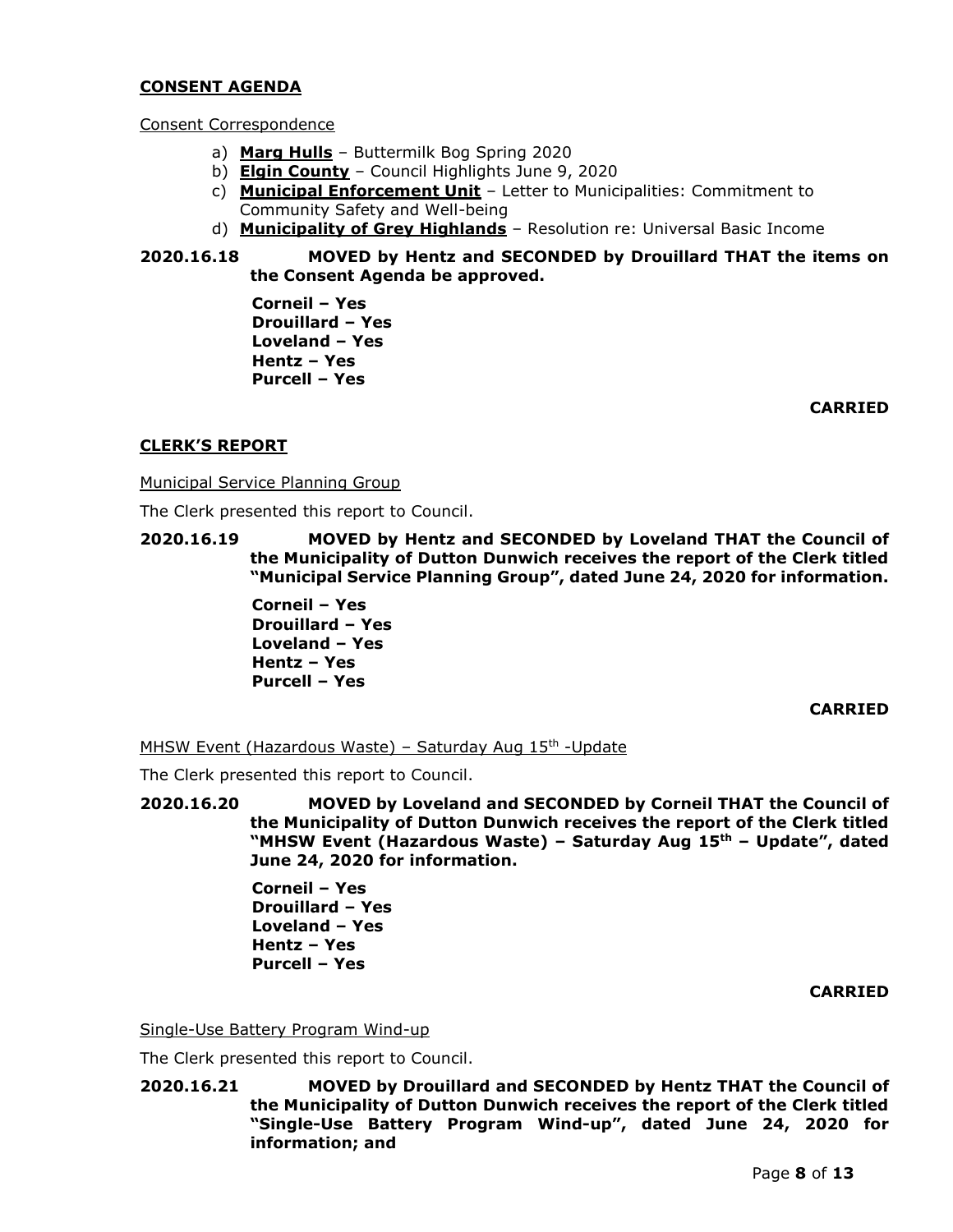**THAT Council wishes to continue to collect single use-batteries through collections boxes as a service to residents; and**

**THAT Council directs staff to register and prepare necessary documents required to enter into a new contract with Call2Recycle for single-use battery collection.**

**Corneil – Yes Drouillard – Yes Loveland – Yes Hentz – Yes Purcell – Yes**

**CARRIED**

# **TREASURER'S REPORT**

Budget to actual May 2020

The Treasurer presented this report to Council. The Treasurer reported that for the Enabling Accessibility Grant, Sam McFarlane from the County reviewed the washrooms at the North end of the Sons of Scotland Park and thinks it is a good candidate. The cost of this project would be approximately \$200,000.00. Council directs the Treasurer to apply for washrooms for the Enabling Accessibility Grant Application.

## **2020.16.22 MOVED by Hentz and SECONDED by Drouillard THAT the Council of the Municipality of Dutton Dunwich receives the report of the Treasurer titled "Budget to Actual May 2020", dated June 24, 2020 for information.**

**Corneil – Yes Drouillard – Yes Loveland – Yes Hentz – Yes Purcell – Yes**

**CARRIED**

# **EXECUTIVE ASSISTANT'S REPORT**

Splashpad Patron Conduct Policy

**2020.16.23 MOVED by Loveland and SECONDED by Corneil THAT the Council of the Municipality of Dutton Dunwich receives the report of the Executive Assistant titled "Splashpad Conduct Policy", dated June 24, 2020 for information; and**

**THAT Council approves and adopts the following policy:**

• **A 28-2020 – Splashpad Patron Conduct Policy**

**Corneil – Yes Drouillard – Yes Loveland – Yes Hentz – Yes Purcell – Yes**

**CARRIED**

## **UNFINISHED BUSINESS**

COVID-19 Pandemic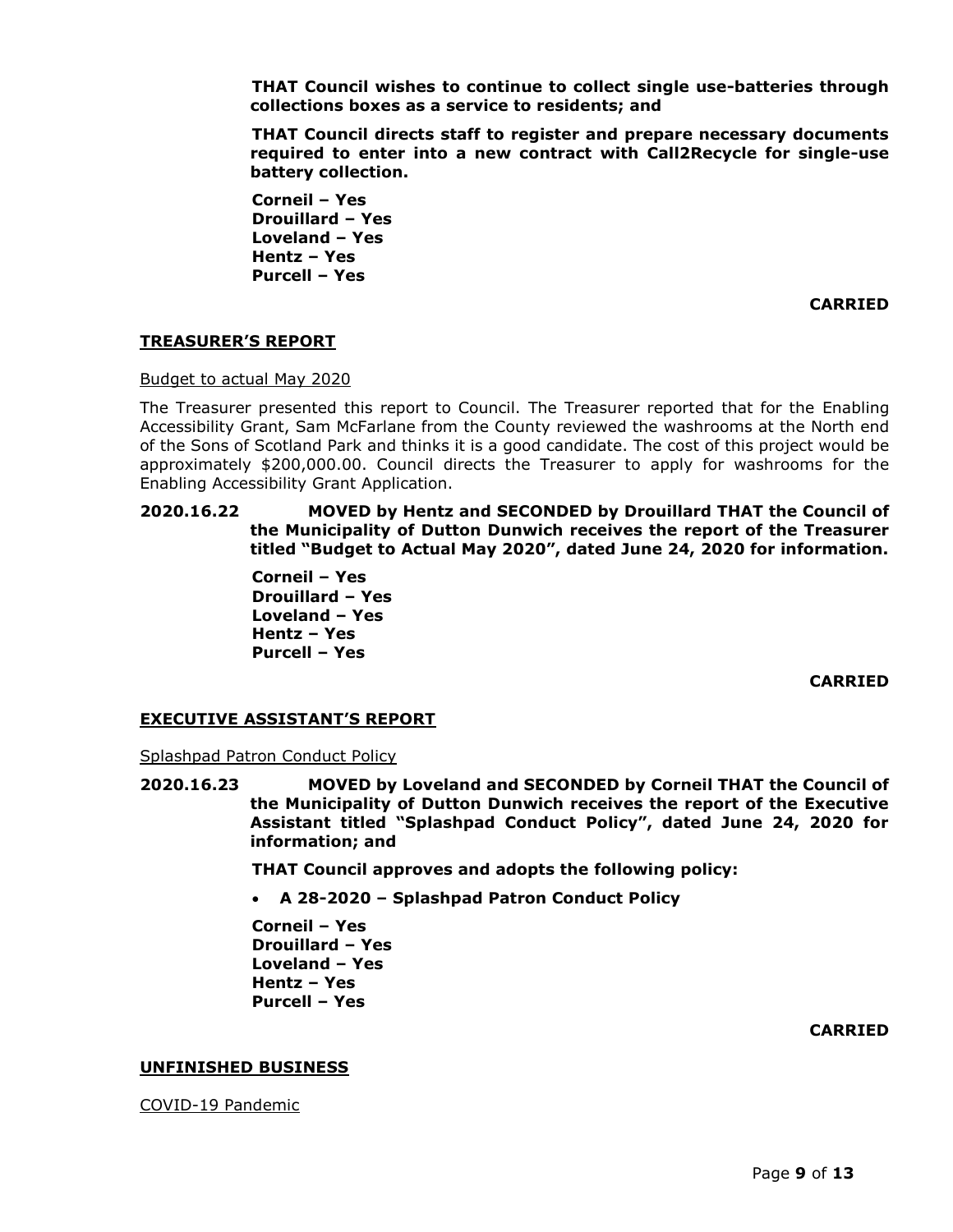**2020.16.24 MOVED by Corneil and SECONDED by Loveland THAT the Council of the Municipality of Dutton Dunwich receives the following Municipal Emergency Control Group (MECG) meeting minutes for the COVID-19 Pandemic, for information:**

**MECG Meeting #12 held on June 18, 2020**

**Corneil – Yes Drouillard – Yes Loveland – Yes Hentz – Yes Purcell – Yes**

**CARRIED**

## Recreation Update – June 2020

**2020.16.25 MOVED by Hentz and SECONDED by Loveland THAT the Council of the Municipality of Dutton Dunwich receives the report of the Recreation/Administration Assistant titled "Recreation Update – June 2020", dated June 24, 2020 for information.** 

> **Corneil – Yes Drouillard – Yes Loveland – Yes Hentz – Yes Purcell – Yes**

## **CARRIED**

## **NEW BUSINESS**

WECHC Board of Directors Member Appointment

**2020.16.26 MOVED by Corneil and SECONDED by Hentz WHEREAS the Council of the Municipality of Dutton Dunwich has received a verbal request from the West Elgin Community Health Centre for a Council member to sit on their Board of Directors; and**

> **THAT the Council of the Municipality of Dutton Dunwich appoints Amarilis Drouillard to sit on the Board of Directors for the West Elgin Community Health Centre.**

**Corneil – Yes Drouillard – Yes Loveland – Yes Hentz – Yes Purcell – Yes**

## **CARRIED**

## **ANNOUNCEMENTS**

Deputy Mayor Hentz announced that the Lower Thames Valley Conservation Authority donated trees to the 2020 graduates in our area and also donated the seed for the pollinator area at the Dutton Dunwich Landfill Site.

Mayor Purcell announced that at the County Council meeting they voted to allow a traffic calming solution for Wallacetown using a phased approach. The County will work with the municipal Public Works department to implement a solution.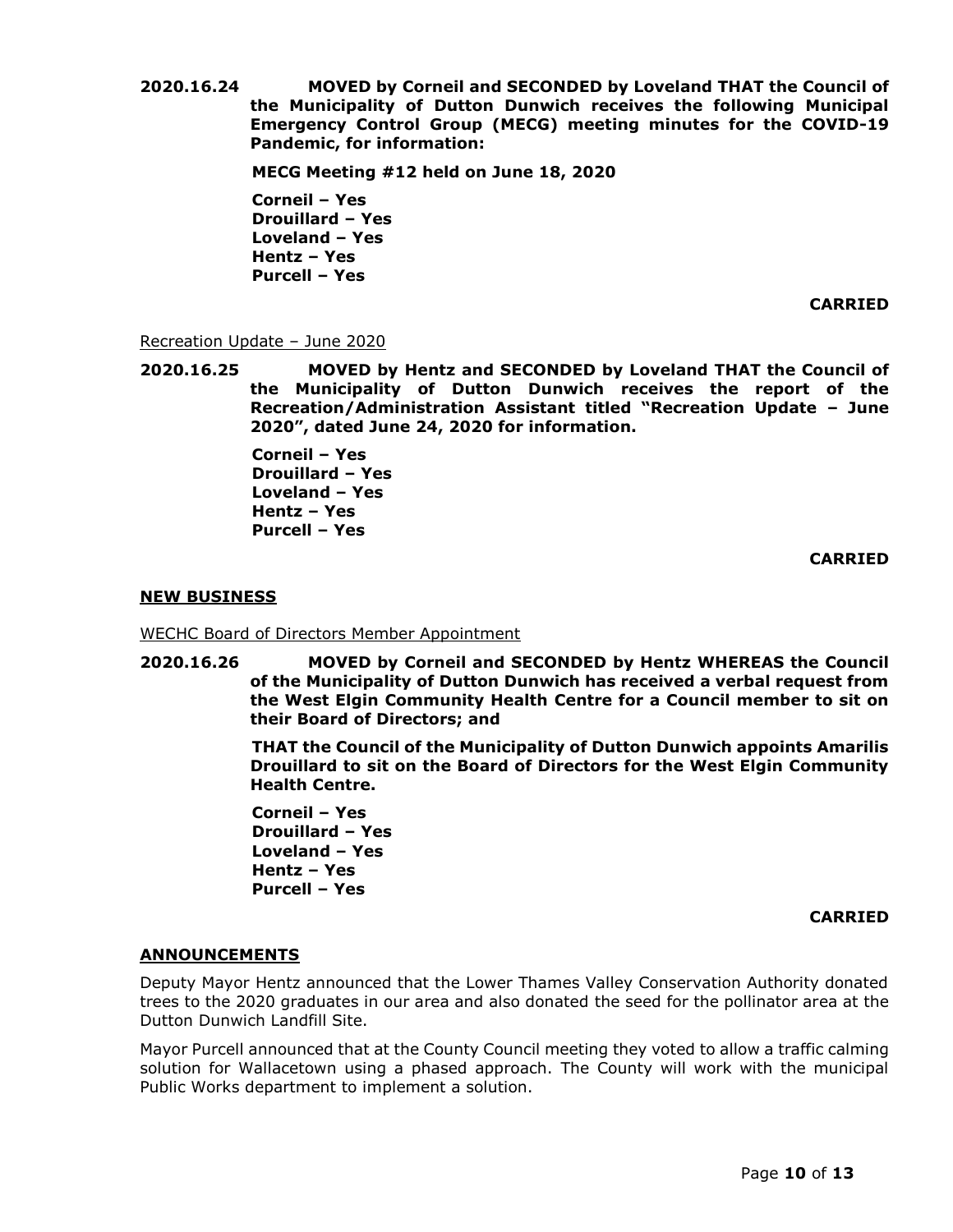### **CLOSED SESSION**

- **2020.16.27 MOVED by Drouillard and SECONDED by Corneil THAT the Council for the Municipality of Dutton Dunwich now moves into a session of the meeting that shall be closed to the public at 2:29 pm, in accordance with Section 239 (2) of the Municipal Act, S.O. 2001, c.25 for discussion of the following matters:**
	- **a) Personal matter about an identifiable individual – s. 239(2)(b) of the Municipal Act**
	- **b) Personal matter about an identifiable individual – s. 239(2)(b) of the Municipal Act**
	- **c) Personal matter about an identifiable individual – s. 239(2)(b) of the Municipal Act**
	- **d) Personal matter about an identifiable individual – s. 239(2)(b) of the Municipal Act**

**Corneil – Yes Drouillard – Yes Loveland – Yes Hentz – Yes Purcell – Yes**

#### **CARRIED**

**2020.16.28 MOVED by Loveland and SECONDED by Corneil THAT the Council for the Municipality of Dutton Dunwich hereby comes out of the closed session of the meeting at 3:03 p.m., and the regular meeting reconvenes.**

> **Corneil – Yes Drouillard – Yes Loveland – Yes Hentz – Yes Purcell – Yes**

## **CARRIED**

# **RISE AND REPORT - OPEN**

**2020.16.29 MOVED by Corneil and SECONDED by Drouillard THAT the Council for the Municipality of Dutton Dunwich adopts the confidential resolution CL 2020-15 moved in the closed session.**

> **Corneil – Yes Drouillard – Yes Loveland – Yes Hentz – Yes Purcell – Yes**

#### **CARRIED**

#### a) Personal matter about an identifiable individual

**2020.16.30 MOVED by Hentz and SECONDED by Loveland THAT regarding closed session item a) Personal matter about an identifiable individual – s. 239(2)(b) of the Municipal Act, that staff proceed as directed by Council.**

> **Corneil – Yes Drouillard – Yes Loveland – Yes Hentz – Yes Purcell – Yes**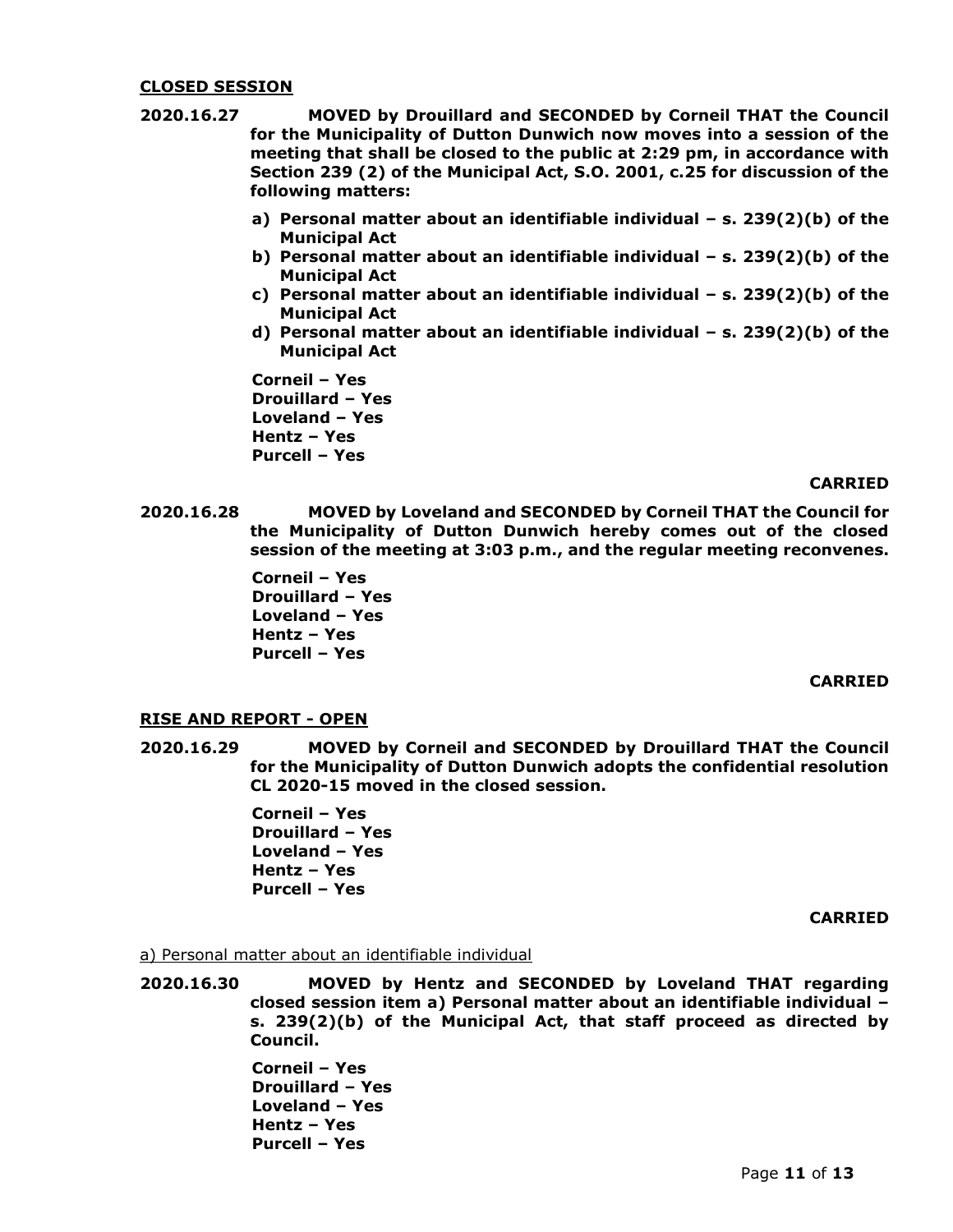b) Personal matter about an identifiable individual

**2020.16.31 MOVED by Drouillard and SECONDED by Corneil THAT regarding closed session item b) Personal matter about an identifiable individual – s. 239(2)(b) of the Municipal Act, that staff proceed as directed by Council.**

> **Corneil – Yes Drouillard – Yes Loveland – Yes Hentz – Yes Purcell – Yes**

> > **CARRIED**

c) Personal matter about an identifiable individual

**2020.16.32 MOVED by Corneil and SECONDED by Hentz THAT regarding closed session item c) Personal matter about an identifiable individual – s. 239(2)(b) of the Municipal Act, that staff proceed as directed by Council.**

> **Corneil – Yes Drouillard – Yes Loveland – Yes Hentz – Yes Purcell – Yes**

#### **CARRIED**

d) Personal matter about an identifiable individual

**2020.16.33 MOVED by Hentz and SECONDED by Drouillard THAT regarding closed session item d) Personal matter about an identifiable individual – s. 239(2)(b) of the Municipal Act, that staff proceed as directed by Council.**

> **Corneil – Yes Drouillard – Yes Loveland – Yes Hentz – Yes Purcell – Yes**

#### **CARRIED**

#### **PROPOSED BY-LAWS**

The Clerk listed the changes to the By-law.

**2020.16.34 MOVED by Loveland and SECONDED by Drouillard THAT By-Law #2020-40, being a by-law to provide regulation, restriction and prohibition of dogs, animals and exotic animals in the Municipality of Dutton Dunwich, be read a first, second and third time and passed.**

> **Corneil – Yes Drouillard – Yes Loveland – Yes Hentz – Yes Purcell – Yes**

### **CARRIED**